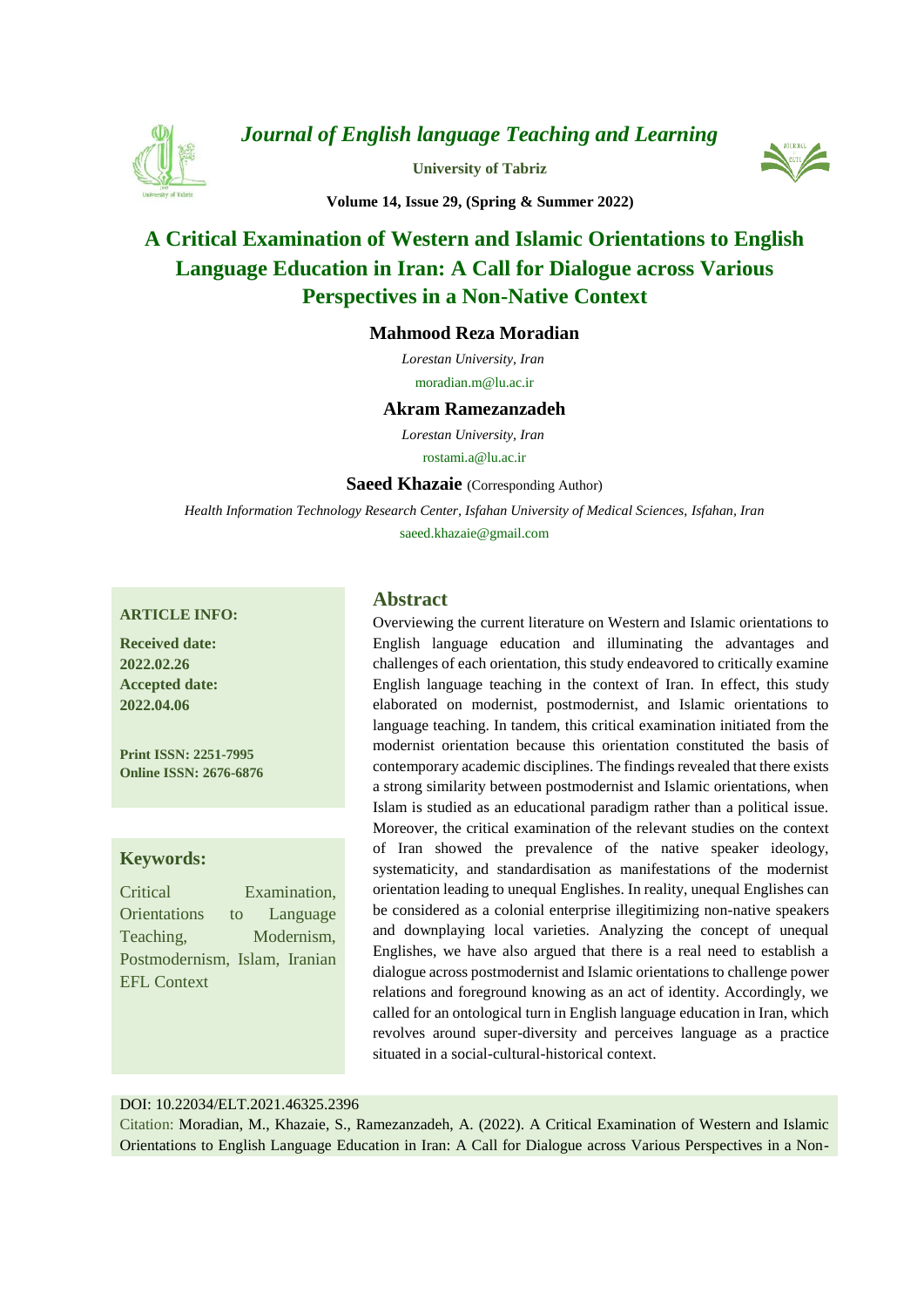Native Context. *Journal of English Language Teaching and Learning,* 14(29), 118-132. Doi: 10.22034/ELT.2021.46325.2396

## **Introduction**

Examining a range of non-Western orientations to educational practices, [Reagan \(2018\)](#page-13-0) recognizes that the leading paradigm of education principally focuses on Western orientations leaving out other teaching and learning approaches. In line with the argument, [Enslin and](#page-12-0)  [Horsthemke \(2015\)](#page-12-0) believe that Western orientations to teaching and learning are the center of colonial and even neo-colonial teaching practices. They also argue that such orientations have rested at the core of the cultural concerns of colonialism, in programs of study that took on the veracity and major significance of Western outlines of knowledge, degrading and demoting purported native epistemologies and scholastic customs. However, as [Reagan \(2018\)](#page-13-0) contends, the current paradigms of teaching that centre on Western thoughts and traditions need to be challenged and even deconstructed to put things in order for understanding the reality of indigenous experiences and diversities. K I A La

Therefore, as it seems, in the world of globalization moving towards alternatives and diversities, there is a real need to critically study non-Western instructional-learning contexts to examine how educational practices are shaped and reshaped in contexts such as Iran through the lens of the current orientations to teaching and learning. As [Reagan \(2018\)](#page-13-0) states, understanding non-Western orientations to teaching may offer new possibilities for a deeper understanding of the current values as well as the acceptance of different viewpoints concerning the important educational issues. We believe that the examination of non-Western instructional-learning contexts not only uncovers the ways Western orientations are adapted in non-Western educational contexts but also fosters the opportunity for knowing non-Western orientations, which may be utilized in such educational contexts and are generally unknown in the dominant discourse.

The aforementioned argument on education also applies to English language teaching because, as [Pulvernerss \(2011\)](#page-13-1) remarks, the origin of educational practices, thoughts, and even changes in English language teaching curricula is direct reflections of the dominant orientations to teaching or challenges to those orientations. Likewise, he contends that the orientations behind language teaching are unknown to many teachers. He states that English language teachers are functionally prepared for the classroom practice, while they have little sense of what streams of thought brings about that practice, which implies that language teachers are not most likely cognizant of the educational orientations behind their language education practices. By the same token, [Canagarajah \(2016\)](#page-12-1) maintains that there is a strong need for conducting historiographical studies to explore the development and challenges of English language teaching and learning situated in the shift in educational orientations. Hinting at the extensive studies done in the United Kingdom and Europe, he suggests that, to counter the ascendancy of Western narratives in the writings of history, there is a need for more local research that takes into account the record of teaching languages in different contexts.

Nonetheless, as [Crooke \(2009\)](#page-12-2) says, few studies have sought to examine the way the current orientations to English language teaching and learning (universalist orientations of modernism, postmodernism, or even Islamic and indigenous orientations) could shape teaching practices during the history of English language teaching. Thus, this study undertook a critical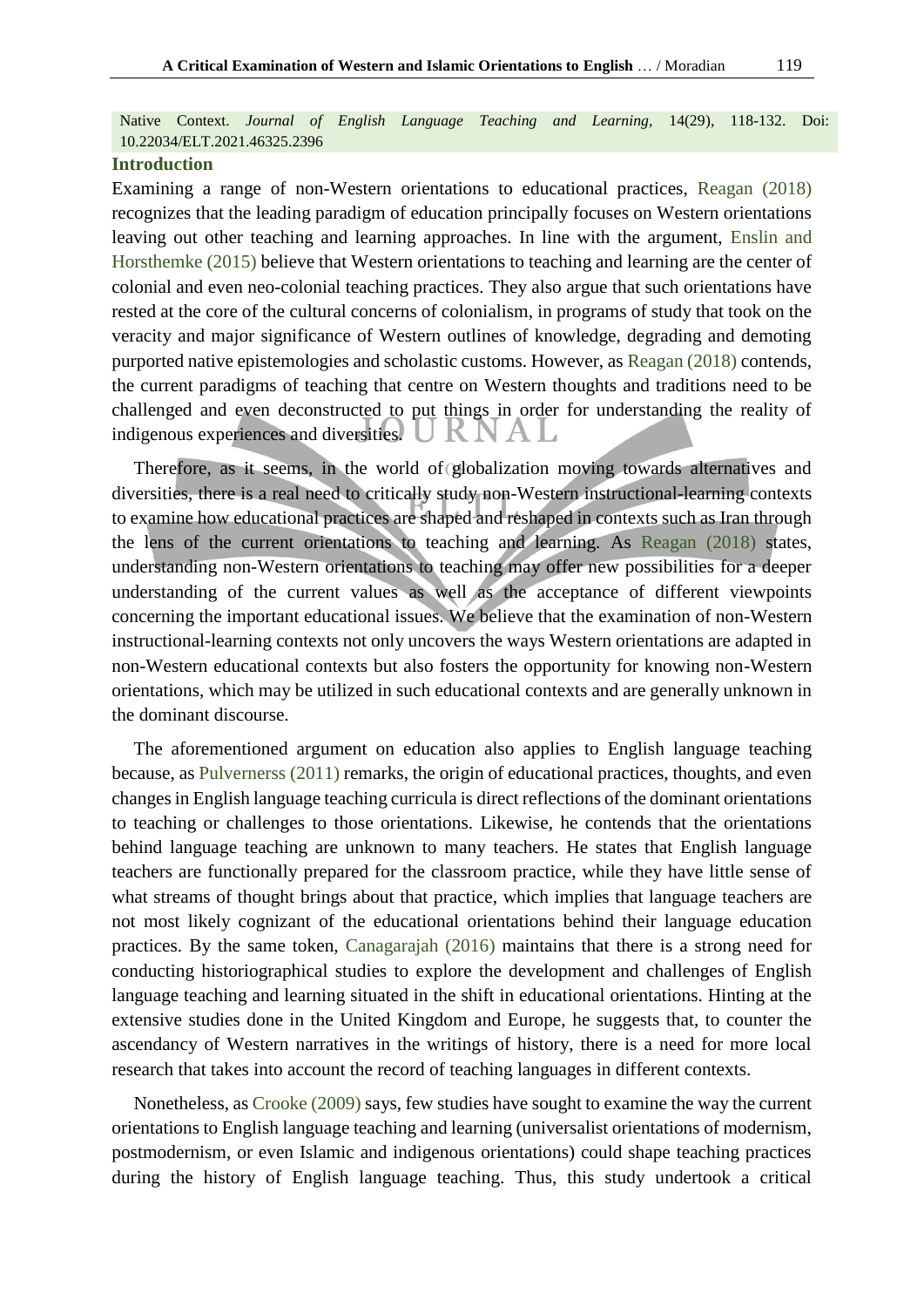examination of the straddling between Western and Islamic orientations to English language teaching in the non-Western context of Iran by summarizing the prevailing orientations of English language teaching, describing Islamico-Iranian orientations, and critically reviewing the current literature on teaching the English language in Iran. As a result, our study focused on modernist, postmodernist, and Islamic orientations. It is of note that this examination of orientations to language teaching starts from the modernist orientation because these orientations constituted the basis of contemporary academic fields of study [\(Canagarajah,](#page-12-1)  [2016\)](#page-12-1).

## **The Modernist Orientation to English Language Teaching**

Illuminating the modernist orientation to English language teaching, [Crookes \(2009\)](#page-12-2) propounds this idea that modernism revolves around empirical exploration and rational thinking and aims at acquiring the absolute knowledge of language. Referring to modernism in language education, [Canagarajah \(2005\)](#page-12-3) states that the modernist orientation was founded on values such as standardisation and systematicity whereby the absolute knowledge of language can be acquired. In a similar vein, [Canagarajah \(2016\)](#page-12-1) contends that an empirical enquiry and scientific method searching for causation and objectivity are the characteristic features of modernist views in teaching the English through which valid and objective findings can be obtained. More specifically, he points out that, according to the modernist orientation, the deeper one went underneath surface-level constituents, the more one discovered the fundamental principles and standards that mattered.

In essence, such a movement towards standardization and universal rules of learning the English language brought about the emergence of the native speaker ideal or native-speakerism as a prevailing ideology in English language education, which regarded the native Englishspeaking teachers as the ideal models of the English teaching methods [\(Holliday, 2005\)](#page-12-4). Moreover, addressing the modernist dichotomy of native/non-native speakers[, Holliday \(2015\)](#page-12-5) states that such a dichotomy is neutral and refers to the innocence of English language teaching. Additionally, [Canagarajah \(2016\)](#page-12-1) maintains that the modernist tradition in English language education seeks for the proper method of teaching covering universal stages and processes of language learning, which will be meaningful in different instructional-learning contexts. Indeed, as Author 1 (2014) acknowledges, such a quest for the best method of teaching led to the emergence of various methods in a competing race, one seeking to compensate for the deficiencies of the other. As the concept of the method seemed to be ubiquitous, it spread to different areas of applied linguistics, including syllabus design, curriculum development, language teaching, language testing, and research. As a result, the audio-lingual method, discrete-point testing, and quantitative research become prevalent, respectively.

But, [Kumaravadivelu \(2006\)](#page-13-2) argues against the aforementioned methods and asserts that the predetermined methods ignore the "local knowledge sedimented through years and years of practical experience" (p. 165). [Canagarajah \(2016\)](#page-12-1) also states that methods ignore students' diversities and locations. Besides, [Holliday \(2008\)](#page-12-6) believes that the ideology of nativespeakerism, as a real manifestation of the modernist orientation to language education, encompasses speakerhood or ethnicity as standards for English language teaching and learning. He points out that such standards cannot evaluate what individuals can professionally do and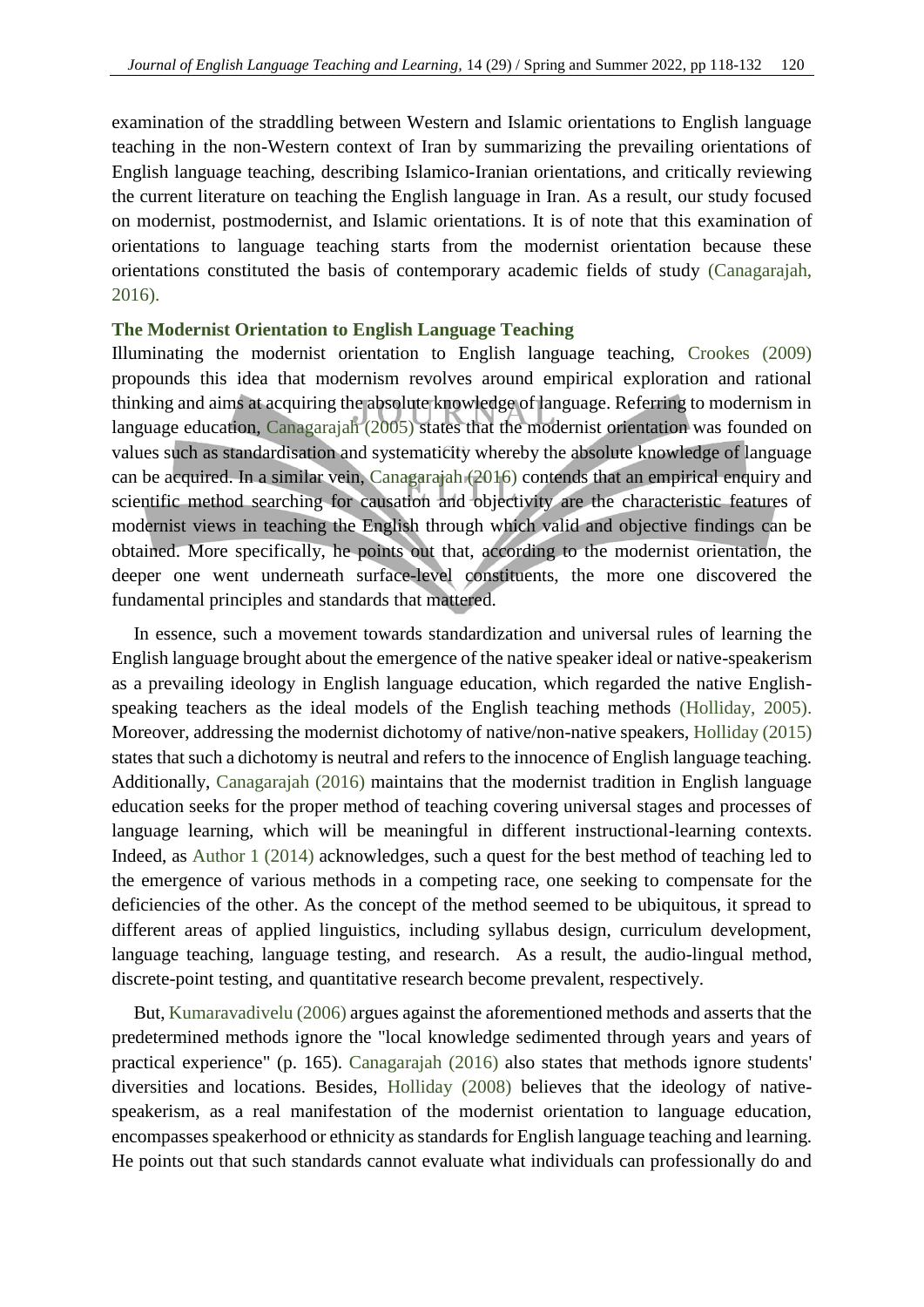cannot take into account students' culture and context. In his radical critique of the native speaker ideal, Holliday calls for standards that respect diversity and provide a space for inclusion. In effect, he strongly asserts that standards should allow those who imagine themselves in the margin to adopt key role. They need to be multiethnic, periphery, expert, merited, esteemed and erudite.

Unlike Holliday who looks for standards that favor marginalised perspectives, [Williams and](#page-14-0)  [Sewpaul \(2007\)](#page-14-0) take a negative attitude towards standards and remark that standards are deeply rooted in a grand discourse against which the legitimacy of other discourses is evaluated or challenged. In reality, as [Williams and Sewpaul](#page-14-0) indicate, standards are particular criteria stemming from a grand discourse such as native-speakerism, which aim at regularising professions through the specification of codes and desired outcomes. Accordingly, standards avoid the emergence and development of alternative discourses because the specification of global criteria and standards in the form of ideals is a reductionist orientation that causes the reduction of alternatives or other discourses to a meta-discourse. However, as [Canagarajah](#page-12-1)  [\(2016\)](#page-12-1) asserts, social changes and internalizations necessitated a deeper understanding of the diversity of cultures, languages, and communities. Along these lines, in the world of globalization and multilingualism, there is a strong need for traditions and practices that could consider the existence of personal and social particularities rather than focusing on characteristic features such as speakerhood and ethnicity as established standards. In this regard, a new orientation, that is, postmodernism was developed in the twentieth century in reaction to modernist standardization to recognize the emergence of alternative discourses.

## **The Postmodernist Orientation to English Language Teaching**

Modernism was subjected to dramatic changes in the twentieth century under the umbrella term of postmodernism. Although, as [Bloland \(2005\)](#page-12-7) asserts, postmodernism cannot be identified as a coherent theory, [Lyotard \(1984\)](#page-13-3) conceptualized the term postmodern as *incredulity toward metanarratives* (p. xxiv). In their book entitled *Postmodernism and Education*, [Edwards and](#page-12-8)  [Usher \(2002](#page-12-8)) argue that, in educational contexts, the postmodern view seems to be an opposition to epistemology and disciplines. They also believe in postmodernism's incredulity to metanarratives and speak of the value of local narratives, as vehicles for self-representation in education, through which local knowledges are built as cultural constructs and the positions of storytellers in the community are shaped. As a matter of fact, in instructional-learning settings, postmodernism offers clues to an ontological turn whereby being, identity, and local narratives come to attention and knowledge is assumed to be collectively and contextually shaped in and through discourse. Taking a postmodernist stance, [Barnett \(2004\)](#page-12-9) refers to an ontological turn in educational contexts as a movement toward constructing a pedagogy of human being that revolves around human qualities rather than knowledge or skills.

Being in line with the aforementioned argument, [Akbari \(2008\)](#page-12-10) points out that postmodernist orientations to language teaching challenged and questioned metanarratives or grand theories behind language teaching methods, which could not take into account the local narratives of language classes across various times and spaces. He shows that postmodernist orientations to language teaching led to the disappearance of methods due to the emergence of postmethod debate, which helped "teachers theorize their practices by including their voices in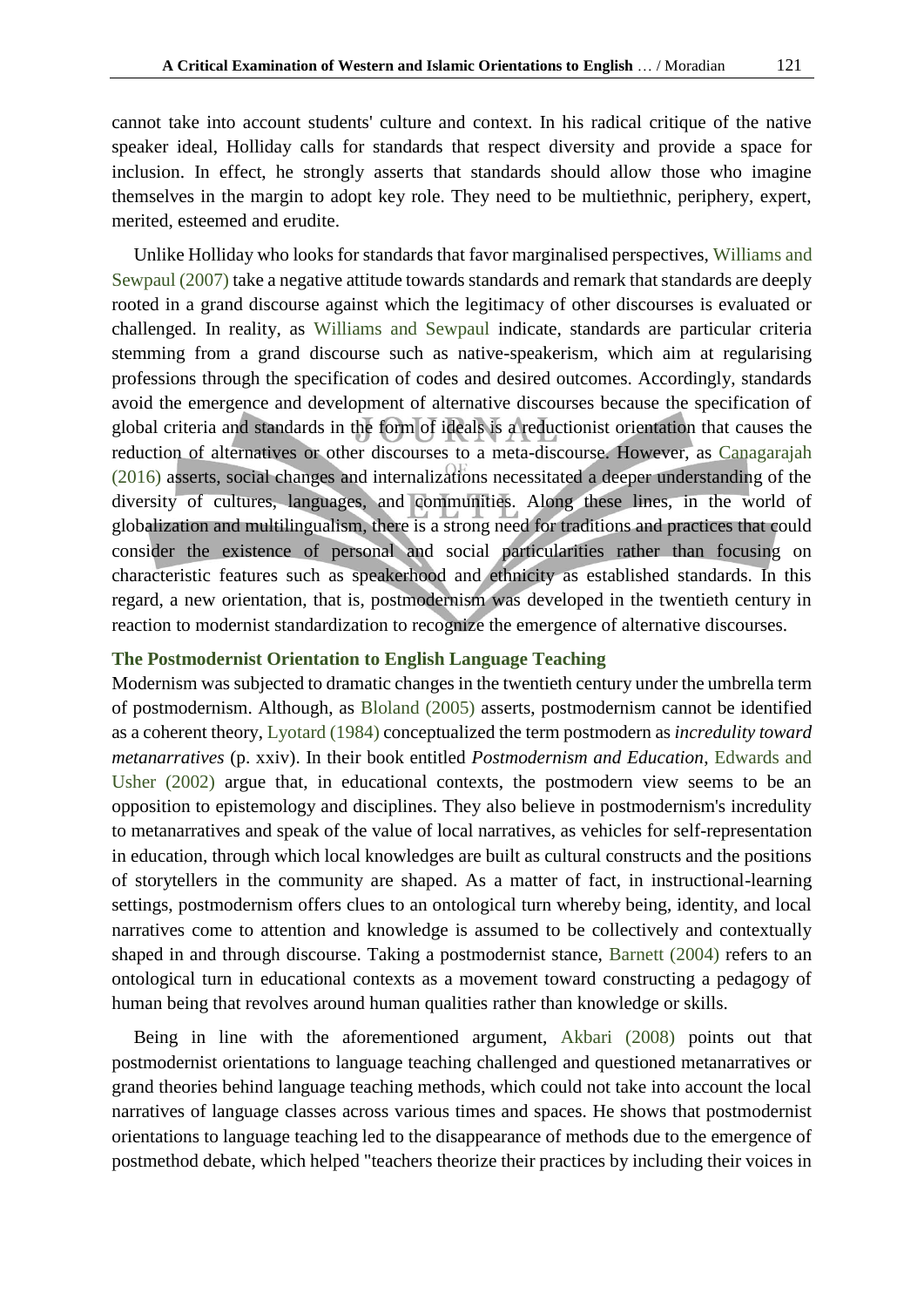its tenets, not speaking on their behalf from a purely theoretical perspective" (p. 650). As [Kumaravadivelu \(2001\)](#page-13-4) mentions, based on the postmethod orientations to language teaching, teachers can develop their own personal theories by examining the professional theories with regard to the real context in which they are working. Considering the postmodernist orientation to teaching English, [Kumaravadivelu \(2001\)](#page-13-4) coins the term postmethod pedagogy to cover not only classroom evaluation techniques, educational materials, and strategies but also social, cultural, and political experiences, which play a role in constructing each class's reality. He also acknowledges that postmethod pedagogy is "sensitive to a particular group of teachers teaching a particular group of learners pursuing a particular set of goals within a particular institutional context embedded in a particular sociocultural milieu" (p. 538). Accordingly, he objects to the predetermined procedures and principles of language teaching and focuses on the important role of the educational contexts toward relevant and meaningful teaching practices.

In a similar vein, Author 1 (2014) suggests that, in language classes that are shaped based on the postmodernist orientation or postmethod pedagogy, learners and teachers construct knowledges of language in the classroom by sharing their own experiences. He argues that the postmodernist orientation led to the emergence of "cooperative learning, participatory approach, and task-based instruction" (p. 79). Furthermore, with regard to the evaluation system, he explains that in language education, the postmodernist orientation led to the replacement of testing by assessment as an act of reflection whereby teachers search for students' different perspectives and make it possible for them to play with various possibilities. On the other hand, regarding research methodologies, the postmodernist orientation provided a window into qualitative research through which new methods of data collection such as dialogic texts or auto-ethnographies were developed, reflection on the role of the researcher was encouraged, and traditional realist interviews were reconstructed to address missing and marginalized voices [\(Travers, 2006\)](#page-13-5).

Additionally, [Canagarajah \(2016\)](#page-12-1) believes that the postmodernist orientation to English language teaching led to the deconstruction of dichotomies and borders such as native/nonnative speakers, which were rooted in the dominant discourse of native-speakerism and standardization. He explains that postmodernism perceives differences and diversities as a norm and questions the validity of predetermined methods of teaching by searching for alternatives. Searching for alternatives for methods, referred to as post-method pedagogy, focuses on understanding personal epistemologies formed by teachers in the actual instructional-learning contexts, empowering teachers and learners of minority groups to challenge their status quo, and making the learning process relevant to the particular needs of a particular group of learners. Most importantly, Canagarajah indicates that postmodernism in English language teaching redefines concepts such as the knowledge paradigm, community, and language as emergent and contextual constructs that are frequently recreated in situated communication from the variegated resources individuals convey to exchange ideas. As Canagarajah argues, in postmodernism, "it is contact and not homogeneity that is the norm. All spaces are contact zones. They are meeting points of diverse people with different languages and values" (p. 14). Indeed, we perceive the postmodernist orientation to language teaching as a turn towards multilingualism because multilingualism is a tendency toward diversities of indigenous communities, which considers language as a resource for communication, rather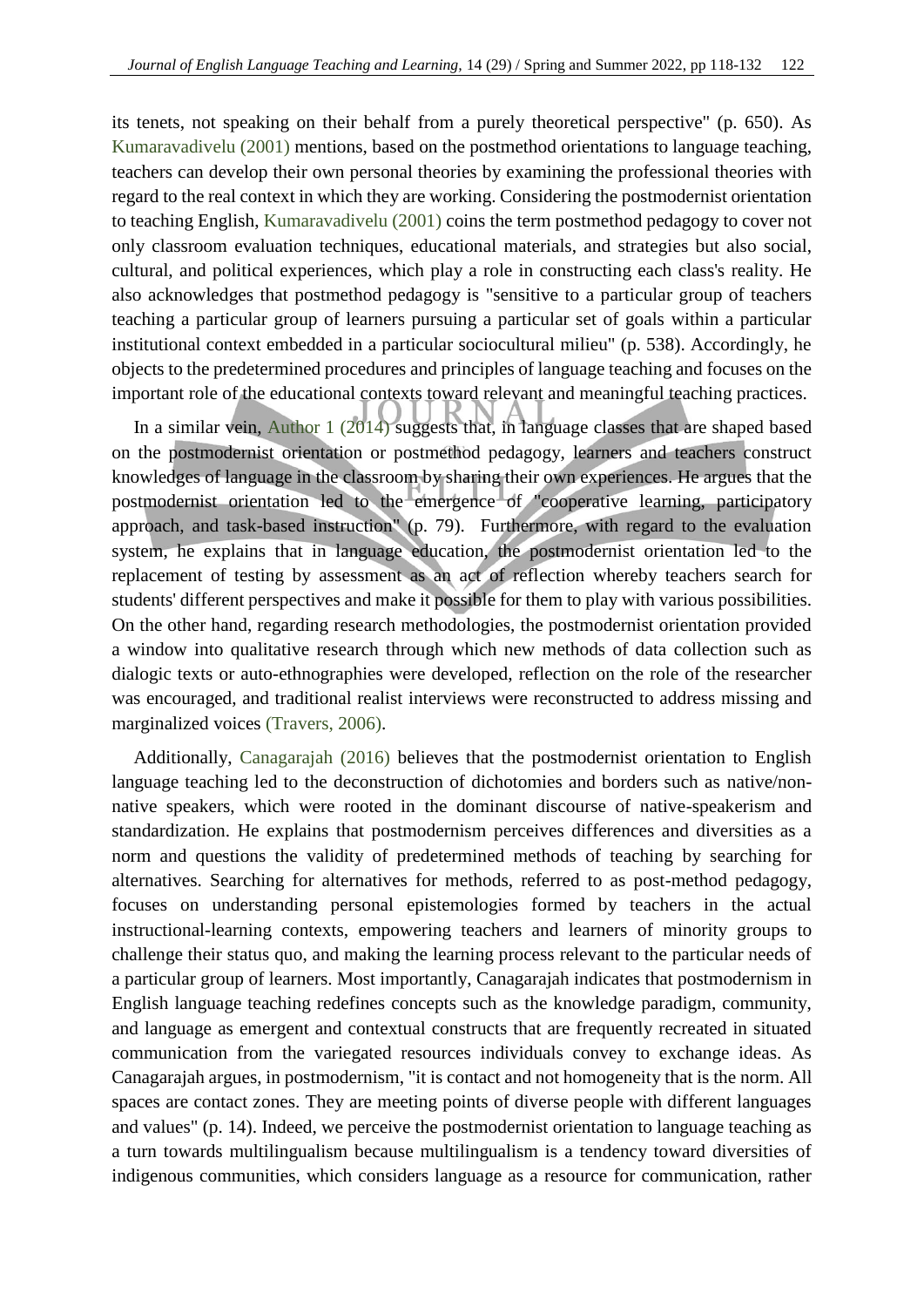than a fixed entity that is constructed through social practices and contact zones of languages or resources whereby relations and identities are negotiated [\(May, 2019;](#page-13-6) [Meier, 2016;](#page-13-7) [Moraru,](#page-13-8)  [2020\)](#page-13-8).

Nevertheless, as [Kumaravadivelu \(2006\)](#page-13-2) argues, there are obstacles to the actualization of post-method teaching. Referring to the ideological obstacle, he draws our attention to the ambiguity of what can be considered as valid knowledge. Moreover, he hints at pedagogical obstacles and speaks of the existing models and methods of English language teaching revolving around the transmission view of knowledge, which are transferred from teacher educators to classroom teachers and prescribe predetermined rules and standards for teaching. [Akbari \(2008\)](#page-12-10) also refers to the process of self-marginalization through which 'teachers' practical knowledge does not find the space and the scope to be regarded as visible, and consequently, fails to become part of the recognized knowledge of the discourse community' (p. 645). Furthermore, in its ontological turn towards education, as [Shang and Troudi \(2020\)](#page-13-9) suggested, the post-modern orientation regards identity as a constant process of self-social formation based on individuals' willingness and ignores the key role which is played by external factors such as power or history. To provide an example, Shang and Troudi refer to the competition between native English speaking and non-native English-speaking teachers for jobs that leads to the marginalization of non-native English-speaking teachers only based on their linguistic background.

# **The Islamic Orientation to English Language Teaching**

In his paper on the nexus between English and Islam, [Karmani \(2005b\)](#page-13-10) states that the success of the expansion of English in Islamic nations "is to a large degree contingent upon pacifying the political force of Islam" (p. 87). To elaborate, he refers to the ideology of modernization behind the expansion of English in Islamic nations, which aims at incidentalizing traditional structures and identities of these nations as barriers to economic growth and prosperity. To Karmani, such a dominant perception of English language teaching, which forces Muslim societies to break free of their underdevelopment by adopting English, 'to a very large degree implies a substantial curtailment of a lot of what represents Islamic culture' (p. 98). Accordingly, he calls for locally based policies for English language teaching in Islamic nations whereby Islamic values are acknowledged and respected. In a similar vein, [Karmani \(2005a\)](#page-12-11) asserts that, we, English language teachers, "need to be perpetually aware of how our current language teaching paradigms relate to the political, cultural, and economic aspirations of the host culture in which we find ourselves" (p. 266). Of course, he acknowledges that the contestation between English and Islam has not received enough attention within the mainstream literature of applied linguistics, whereas English language teachers should take cognizance of the power of English in replicating global ideologies, which may be in contrast with Islamic values.

On the other hand, exploring the nature of the English language as it is used in the Muslim country of Pakistan, [Mahboob \(2009\)](#page-13-11) makes mention of the power of new varieties of Englishes such as Pakistani English for representing Islamic values, cultures, and ideologies. He argues that the English language used in the Islamic country of Pakistan or Pakistani English "has been linguistically and culturally adapted to local cultural and religious norms. These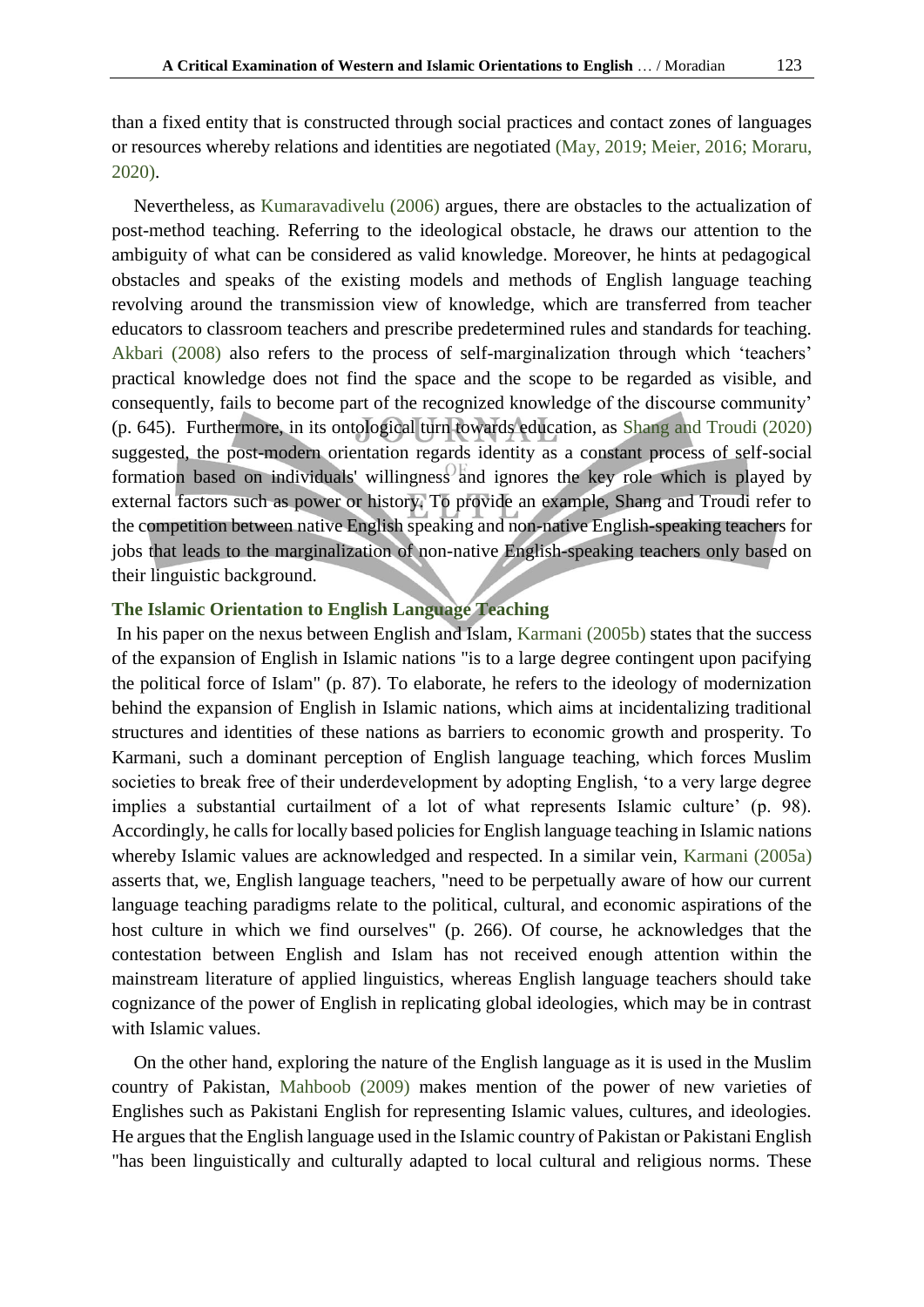adaptations reflect a form of linguistic resistance that has recast the English language to carry a Pakistani Muslim identity" (p. 187). In effect, he introduces the English language as an Islamic language, when it is localized and indigenized.

Being in agreement with Karmani, we, two Muslim authors of the present study who work as English language teachers at an Iranian state university, believe that the creation of a fertile atmosphere for teaching the English language in Islamic nations requires the acknowledgement of Islamic values and cultures. However, we suggest that the reduction of English language teaching in Islamic contexts to a political issue arises from our unfamiliarity with main tenets of Islamic education as an educational paradigm. Indeed, we strongly believe that improving our knowledge of Islamic education may provide the possibility to resist the modernization theory of language teaching by offering our own Islamic onto-epistemology and coming into dialogues with native English speakers as diverse but not different persons.

Some Islamic thinkers like Mulla Sadra focused on the unity of being (wahdat al-wujud) manifested in various modes of being in their Islamic theory of knowledge. And, as [Huda,](#page-12-12)  [Yusuf, Azmi Jasmi, and Nasir Zakaria \(2016\)](#page-12-12) point out, Islamic theory of knowledge lays the foundations of Islamic education. In fact, as [Sheykh Rezaee and Hashemi \(2009\)](#page-13-12) maintain, in Islamic theory of knowledge, epistemology was identical with ontology and knowledge was defined as "a mode of being which is identical with presence" (p. 24). Accordingly, Sheykh Rezaee and Hashemi believe that Islamic theory of knowledge is different from the existing Western theories of knowledge in higher education whereby epistemology is distinct from ontology. Reviewing the existing higher education research literature, [Dall'Alba and Barnacle](#page-12-13)  [\(2007\)](#page-12-13) also state that ontology is subordinated to epistemology in the conventional higher education programs, which concentrate on the acquisition of decontextualized knowledge and skills rather than the process of learning and knowing embedded in a specific social and historical setting. However, they (2007) highlight the importance of the ontological turn and explain that such a turn can lead to the transformation and pluralization through which "knowledge has come to be seen as situated and localized into various 'knowledges', that are socially constructed in relation to specific knowledge interests" (p. 680). Moreover, calling for the ontological turn in higher education, [Dall'Alba and Barnacle \(2007\)](#page-12-13) state that such an approach to education whereby being and knowledge are integrated can enhance students' selfawareness, provide the possibility for learners to be actively engaged in the process of knowing, transform students as members of a society, and establish rich opportunity for the integration of knowing, being, and acting. In tandem, it seems that Islamic education foregrounds the question of being to integrate three processes of knowing, being, and acting.

Addressing the interrelation between epistemology and ontology in Islamic theory of knowledge, Sheykh Rezaee and Hashemi also refer to "an 'onto-epistemology', according to which truth and being are two sides of the same coin' (p. 19). Furthermore, elaborating on Islamic theory of knowledge, they hint at the unity of the world in which there exists only one being. But they assert that the world has multiplicity because its unique being can be presented in various modes of being. Likewise, [Kamal \(2016\)](#page-12-14) argues that onto-epistemology is 'the sum of the multiplicities of being grounded on the principle of unity' (p. 46). Indeed, it can be inferred that Islamic theory of knowledge speaks of knowledges, different ways of beings, and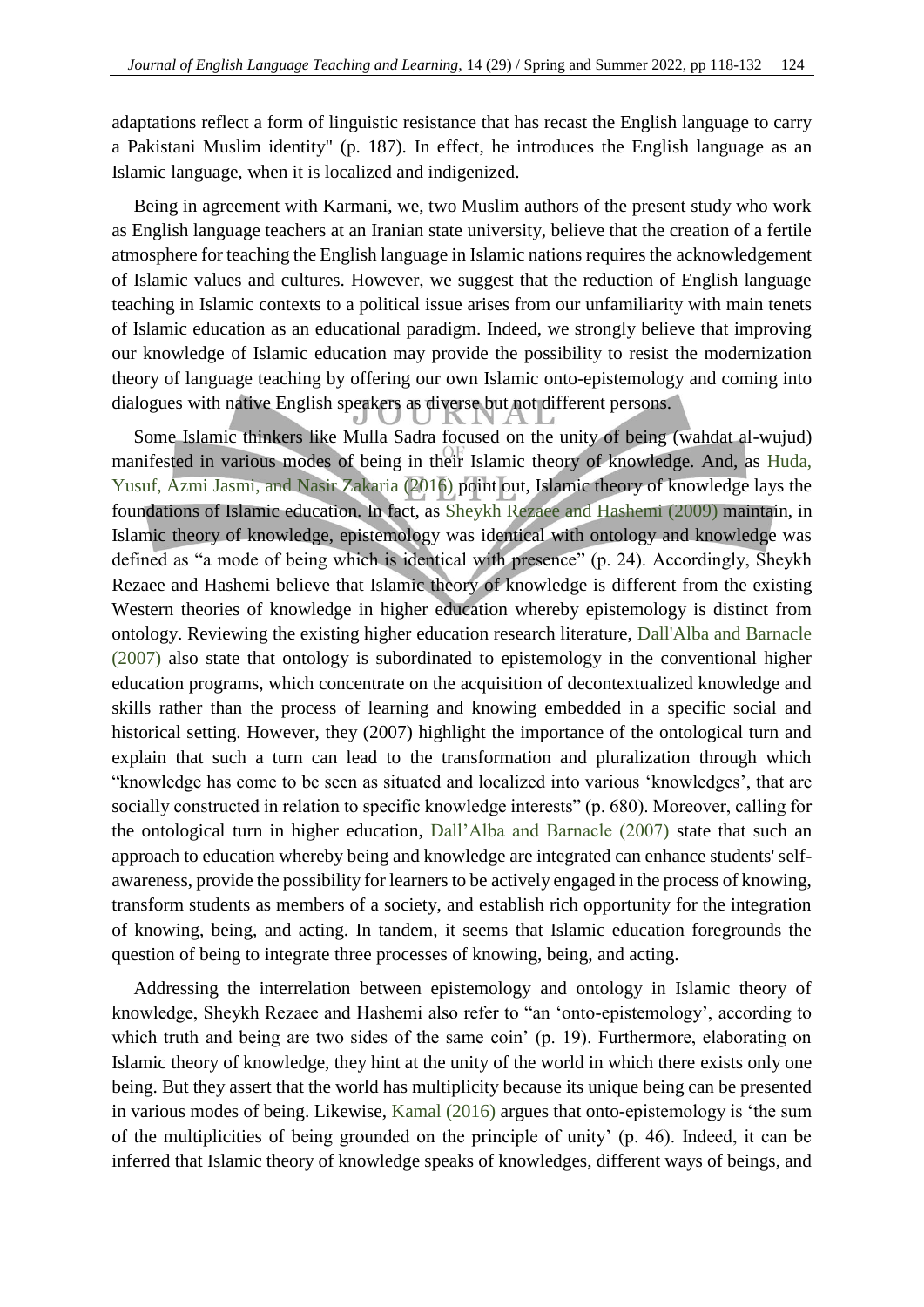multiplicities. Such a perception of multiplicity and diversity in education is different from the constraining idea of the communicative approach in language teaching, which centers on using authentic or real language in language classrooms and revolves around the native speaker ideal. As [Alptekin \(2002\)](#page-12-15) explains, authentic language in the communicative approach is defined as 'the parochial milieu and the fuzzy notion of the native speaker. As such, the multiplicity of uses of English around the world involving encounters between not only native speakers, but also nonnative speakers and nonnative speakers, is not even recognized' (p. 61). Nevertheless, considering English as a lingua franca, Alptekin indicates that it is highly important to improve language learners' knowledge of diversities by providing them with linguistic and cultural behaviors for effective communications with others and boosting their intercultural insights. In this regard, challenging the validity of the native speaker-based communicative approach in language teaching, he directs our attention to the value of intercultural communicative competence for understanding multiplicities.

Moreover, as we mentioned above, Islamic education foregrounds ontology or being in the educational setting. [Barnett \(2007\)](#page-12-16) defines each student's being as her dynamic stance in relationship with her educational context and speaks of each student's feelings, anxieties, understandings, attitudes, and values. He also considers each student's ontology, that is, her willingness to learn, herself, and her being, as the basis for her knowing and believes that "without a self, without a will to learn, without a being that has come into itself, her efforts to know and act within her programme of study cannot even begin to form with any assuredness" (p. 70). Additionally, he asserts that students are supposed to know things, but their process of learning should not be limited to the mere acquisition of knowledge. Indeed, respecting the multiplicity of identity, Barnett refers to learners' personal understandings and insights that can turn knowledge into the process of learning. However, in English language teaching, the multiplicity of English language learners' identities, stories, and insights has not received enough attention [\(Norton, 2016\)](#page-13-13). In fact, foregrounding language learners' ontology or identity is highly important in the process of language teaching because "language is not only a linguistic system of words and sentences, but also a social practice in which identities and desires are negotiated in the context of complex and often unequal social relationship" [\(Norton,](#page-13-13)  [2016, p. 476\)](#page-13-13). Of course, as [Watson-Gegeo \(2004\)](#page-14-1) mentions, the dominant scientific epistemology of language teaching, that is, Anglo-Euro-American epistemology was challenged by researchers from the third-world communities under the inspiration of thirdwave feminist thinkers, which resulted in the emergence of a cultural model of language teaching centering on local epistemology and cultural identities. Defining local epistemology as processes of constructing knowledges through relationships and under local conditions, she argues that there is a strong need in language teaching for a deeper understanding of the ways our perceptions of the world are shaped based on our cultural ontologies and knowledges. She explains that, through these ontologies and epistemologies, "we are all socialized in the course of learning our first language(s) and culture(s) (however hybridized they may be); and then (re)socialized or partially (re)socialized in the process of learning a second or third language and culture" (p. 342).

Furthermore, examining the works of some Islamic thinkers, [Mir \(1999\)](#page-13-14) explains that Islamic theory of knowledge focuses on knowledge by presence rather than knowledge by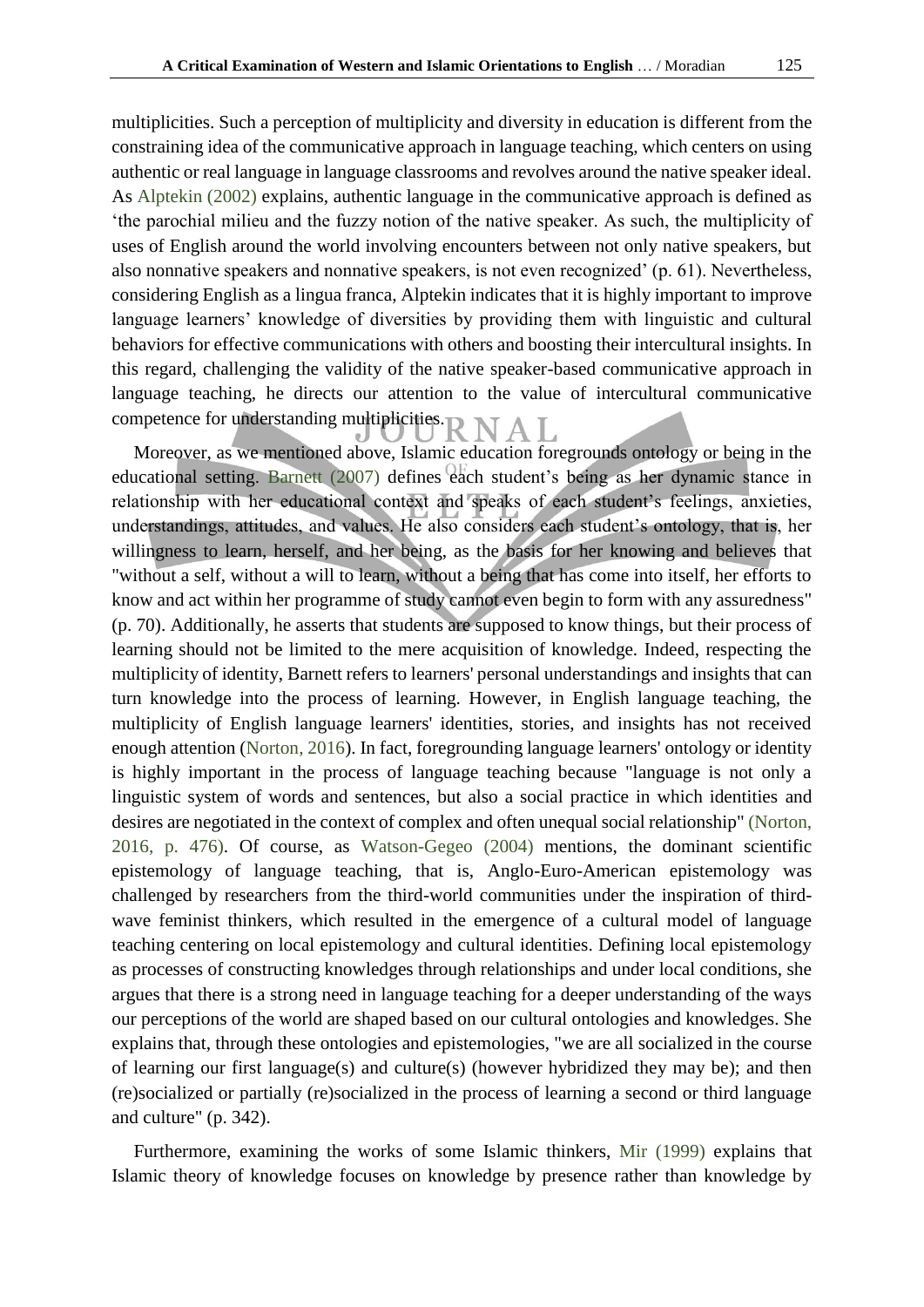correspondence as the building block of the Western epistemology represented in modernism through which the object and subject are distinct. Actually, knowledge by presence means that there is no distinction between the subject and object, that is, the knower and the known or knowledge and self. In their paper on presence in teaching, Rogers and Raider-Roth (2006) explain that "to be present is to come into relation, into connection, with students, their learning, subject matter and oneself" (p. 284). They regard teachers' presence as teachers' ability to be responsive to students' needs and understand the requirements of the existing educational context through which they can establish a trusting atmosphere and empower their students to share their own experience. In effect, Rogers and Raider-Roth indicate that the teacher's role will change from the knowledge transmitter to a collaborator who constructs knowledge in the classroom with students in a given context through the process of learning. Actually, it seems that Islamic education derived from Islamic theory of knowledge is in harmony with the postmodern orientation in education with regard to its focus on multiplicities, the process of knowing or integration of first-hand experience and knowledge, and the ontological turn.

# **English Language Teaching in the Context of Iran**

Examining the educational system in Iran with regard to the two sources of the constitution and the course of practice in educational institutions, [Bagheri Noaparast \(2016\)](#page-12-17) points out that education in Iran "is expected to be profoundly Islamic in spirit. Religious education, in particular, aims at developing the Islamic faith in students" (p. 8). In fact, he regards commitment to God as the key assumption of the Islamic orientation to education and believes that there is a theoretical contrast between the Islamic orientation to education and liberal education revolving around the individual's right and freedom. Although he considers Islamic values and identity as the bases of education in Iran, he admits that there is a new movement in education toward neoliberalism, which insists on the marketisation of education rather than the cultivation of Islamic values. To elaborate further, he explains that:

The tragic point in the case of Iran is that the discourse of neoliberalism is embraced by Iranian official documents. This discourse includes concepts such as stakeholder, entrepreneurship, accountability, competence, parks of science and technology, knowledge economy, and slogans such as marketization of knowledge and transformation of knowledge into wealth." (p. 8)

In English language teaching, neoliberalism equates to the increasing demand for the improvement of oral communication skills and commodification of language teaching and learning processes as standardised sets of skills [\(Shin, 2016\)](#page-13-15). Expounding on the main tenets of neoliberalism in English language education, [West \(2019\)](#page-14-2) hints at the instrumentalization of language skills as sets of skills, the essentialization of language teaching practices as sets of standards, and the reduction of language testing to discrete skills of language. Accordingly, the neoliberal English language teaching in Iran refers to the standardization of language teaching and testing practices, which can be regarded as one of the main features of the modernist orientation to English language education. Examining English language teaching in Iran, [Fahim and Pishghadam \(2011\)](#page-12-18) also believe that modernism, as one of the Western educational paradigm, is the dominant paradigm for language teaching in Iran, which overlooks the value of learners' diversities and differences, supports the use of high stake tests, and encourages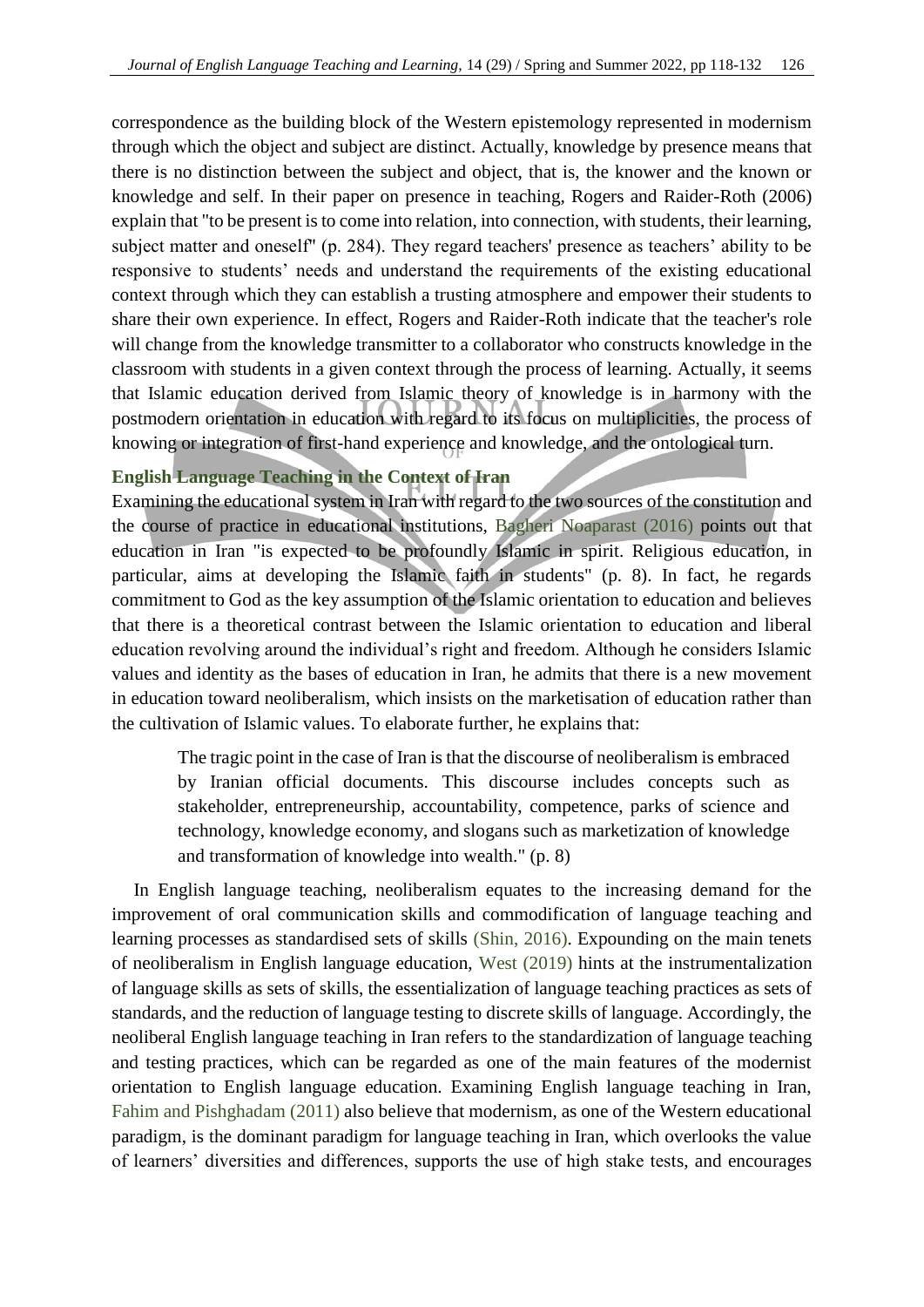students to conform to the standards and predetermined rules. But, they point out that "we witness no vestige of postmodernism in all levels of education in this country. The country has a conservative, centralized educational system" (p. 47). Actually, this movement toward the modernist orientation to language teaching is the result of the recent education policies in Iran, which favors globalization. Referring to the globalized education policies in Iran, [Aghagolzadeh and Davari \(2017\)](#page-12-19) acknowledge that, within the discourse of globalism, "English as a language of opportunity will possibly turn into the language of power and prestige" (p. 60). They also assert that assigning such a prestigious status to the English language leads to the inequality between various social classes in Iran because it can only serve the interests of the social class, which has access to the existing resources and repertoires for learning English.

However, analyzing English language teaching throughout the Islamic republic reign in Iran, [Rassouli and Osam \(2019\)](#page-13-16) state that English language education is based on the Islamic orientation to education and aims at constructing a perfect person whose Islamic-Iranian identity is cultivated. Hinting at a fundamental reform in education in Iran, they also speak of "materialization of Hayate Tayyebah (an idealistic Islamic life)" (p. 3) as the main purpose of education in Iran and argue that "the main purposes of foreign language teaching are "cultural exchange" and "transfer of human knowledge" but within the framework of Islamic values' (p. 4). Being in disagreement with [Rassouli and Osam, Author 1 \(2014\)](#page-13-16) argues that English language teaching in Iran as an example of a non-native context centers on Western EFL theories, practices, teaching methodologies, and assessment techniques, which are "quite alien to the EFL context of Iran in terms of their theoretical foundations" (p. 81). Actually, he asserts that English language teaching in Iran is training-centered rather than education-oriented as it is based on Western orientations rather than orientations of its own and maintains that the Islamic orientation is unknown in the educational context of Iran. He argues that English language education in Iran was based on the imported modernist-oriented ELT curricula and materials focusing on native-speakerism and standardization, although it has recently been stimulated by the shift toward postmodern/constructivist paradigm of education. To conclude, Author 1 (2014) strongly believes that English language teaching in Iran is completely free from the Islamic orientation to education and blindly practices the Western theories and orientations to the teaching of the English language.

Similarly, [Fatemi, Ghahremani Ghajar, and Bakhtiari \(2018\)](#page-12-20) refer to the prevalence of Western theories, paradigms, and methods in the English language teaching in Iran. They argue that Islamic or even cultural values are marginalised in the Iranian educational system, which mostly focuses on the use of authentic materials prepared by native speakers of English rather than the materials that can reflect the actual life of Iranian people or texts that are excerpted from Persian literary works.

## **Conclusion**

Elaborating on Western educational paradigms of modernism and postmodernism as well as Islamic orientations to English language teaching, this study endeavored to critically examine English language teaching in the context of Iran. Reviewing the existing literature on English language teaching in Iran through the lens of Western and Islamic orientations indicated that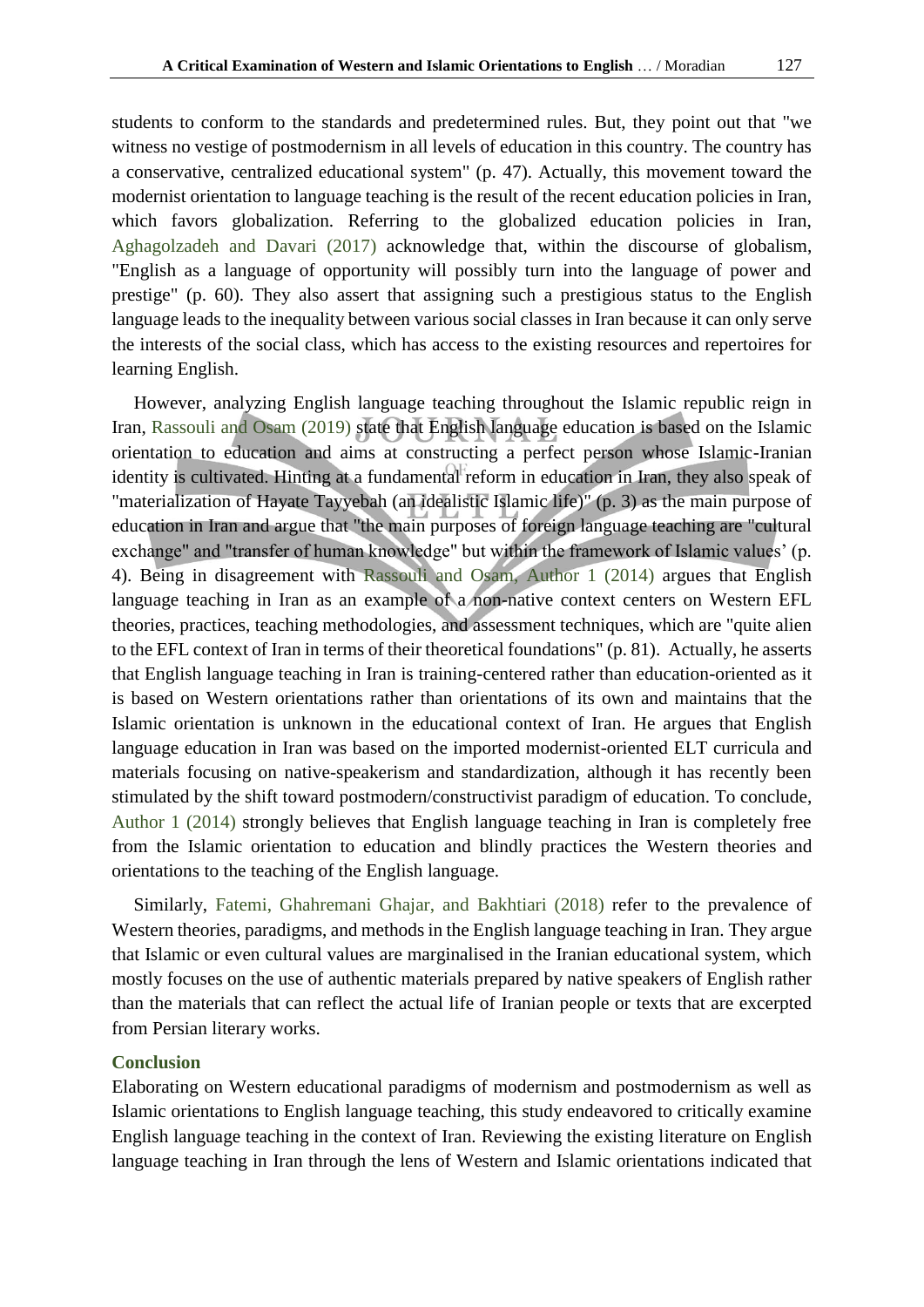there is a movement towards modernism and even neoliberalism. Likewise, it was revealed that English language teaching in Iran is based on the prevalent ideology of native-speakerism. In this section, we will further elaborate on the consequences of such a movement toward the modernist orientation to English language education in the non-native context of Iran based on our review of the major themes of educational orientations.

As [Canagarajah \(2005\)](#page-12-3) points out, modernism is a movement toward systematicity, objectivity, and standardisation whereby diversities of linguistic lives are suppressed and local knowledges are denigrated. Furthermore, as [Rubdy \(2015\)](#page-13-17) indicates, "the preeminence of standard English and the principal discourse of native speaker authority, which places nonnative speakers in a position of deficit competence can be considered as the cause of unequal Englishes" (p. 43). In this regard, it can be said that English language teaching in Iran defends unequal Englishes, through which Englishes are contested in unequal ways and intra-linguistic variations of the standard form are considered to be inferior and imperfect versions. Indeed, [Tupas and Rubdy \(2015\)](#page-13-18) define unequal Englishes as "the unequal ways and situations in which Englishes are arranged, configured, and contested" (p. 3). They also acknowledge that overemphasis on the standardised form of English, which downplays local varieties and differences is part of the colonial endeavor to avoid "more symmetrical understandings of the pluricentricity of English" (p. 6). By the same token, [Rubdy \(2015\)](#page-13-17) believes that the issue of unequal Englishes, which is ideologically intertwined with colonial enterprise, regards nonstandardised varieties as imperfect or corrupt and perceives non-native speakers as illegitimate and inferior.

However, addressing the unequal power relationships between the central and peripheral communities*,* [Pennycook \(1989\)](#page-13-19) asserts that there is a dire need in English language teaching to reexamine the existing positivist theoretical frameworks that revolve around standardised curricula and serves the interest of the Western male-oriented academy. In fact, he perceives the tendency toward standardization, the metanarrative of method, objectivity, and consequently unequal Englishes as a move that 'threatens all openness and diversity in education and ignores questions of class, race, or gender difference' (p. 612). Moreover, Pennycook invites the teachers of the peripheral communities to challenge the legitimacy of the grand-narrative of method by valuing their own practices, reflecting on the existing theories, and integrating professional theories and personal practices. He explains that teachers should take the complexities of learning contexts into account and appreciate local forms of knowledges about language and teaching in order to challenge hierarchical power relationships illegitimizing non-native speakers.

Appreciating cultural diversities and considering Iran as one of the culturally and linguistically colonised countries in which the native language and culture are marginalized in language education, [Pishghadam and Zabihi \(2012\)](#page-13-20) also state that language education in Iran cannot be restricted to materials produced by the native speakers in the West. In addition, they call for national textbooks and materials through which Iranian teachers can control what is happening in their educational contexts. Accordingly, underpinning diversity and localization as the main assumptions of postmodernism, they believe that it is time to turn toward postmodern approaches to English language teaching and point out that the emergence of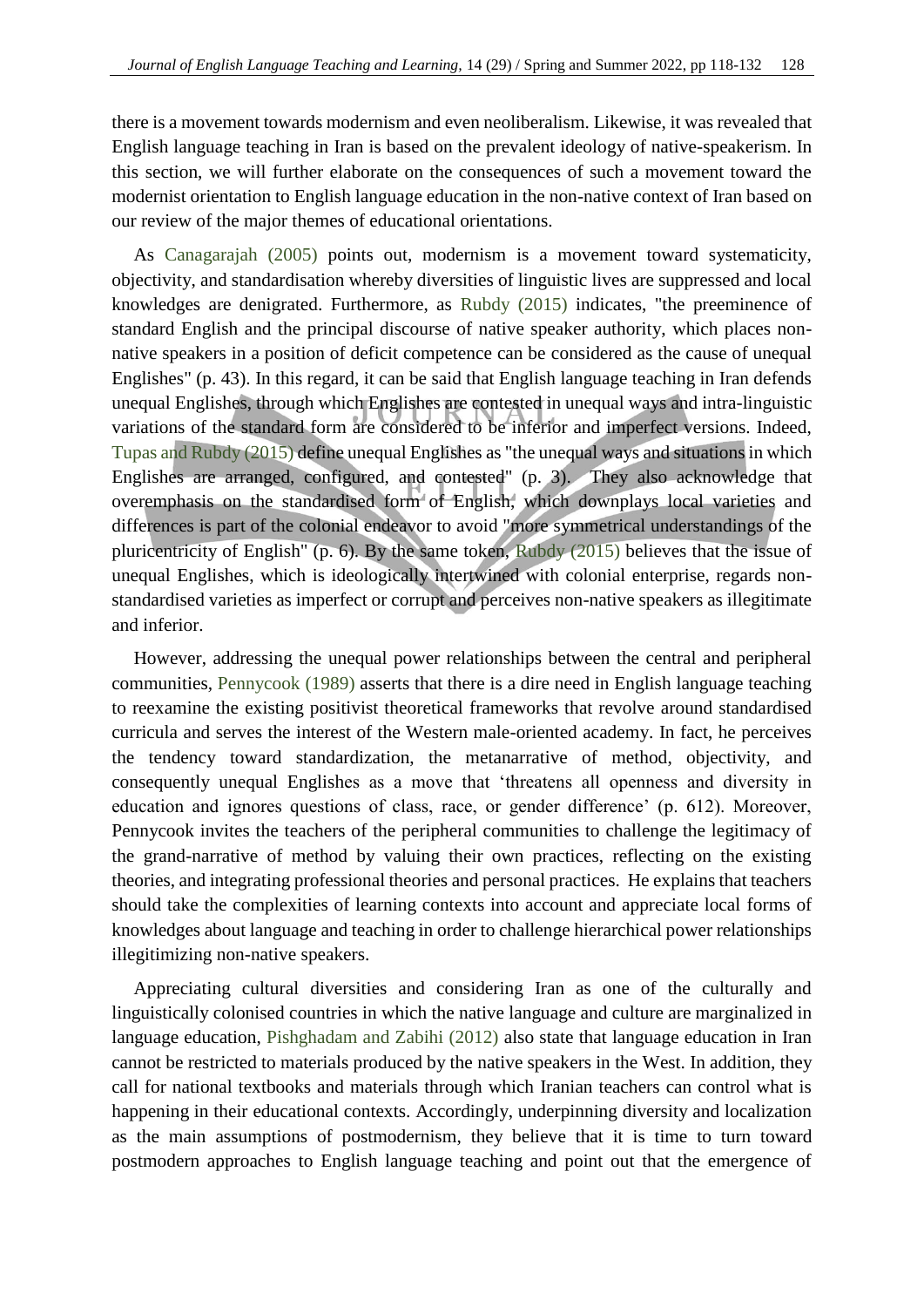English varieties and the development of the Iranian version of language teaching can be considered as 'an antidote to the harshness of all marginalization Iranians have suffered for centuries' (p. 68). While Pishghadam and Zabihi speak of a postmodern turn in language teaching in Iran, Author 1 (2014) and [Fatemi et al. \(2018\)](#page-12-20) hints at a turn to the Islamic orientation to English language teaching to get rid of drawbacks of colonial modernism in language teaching in Iran. We, authors of the current study, advocate the burgeoning postcolonial orientations to language teaching, whether through postmodern approaches or through the Islamic approach to language teaching. Identifying the main tenets of postmodernism and Islam as an educational orientation rather than a political issue in the present study, we could shed some light on the pre-assumptions of these two approaches, such as the value of lived experiences, multiplicity, situated knowledges, and the turn to ontology. In language teaching, the afore-mentioned pre-assumptions can draw our attention to the replacement of testing by assessment, the emergence of qualitative research, task-based instruction and the participatory approach to language teaching, and the legitimacy of non-native English-speaking teachers. Furthermore, both orientations focus on the relations in the classroom. Of course, as we discussed in the present study, the postmodernist orientation to language teaching addresses self-other relations and highlights the importance of criticality and authenticity in order to deconstruct the stereotyped cultural or epistemological borders, whereas the Islamic orientation speaks of relations with other members of a community, context, content, and oneself through which needs and requirements can be identified.

Additionally, in the present study, it was revealed that both postmodernist and Islamic orientations highlight the importance of diversity and foreground knowing as the integration of self and knowledge or as "an act of identity and a claim to ownership" [\(Barnett & Coate,](#page-12-9)  [2004, p.59\)](#page-12-9). [DallAlba and Barnacle \(2007\)](#page-12-13) also argue that knowing is located within a given socio-cultural-historical context. In a similar vein, [Kumaravadivelu \(2012\)](#page-13-21) believes that knowing is the result of the personal inquiry of the knower and explains that 'it is about reflection and action. It is about the result of the dialectical relationship between reflection and action. That is to say, reflection informs action, and action informs reflection' (p. 21). Consequently, addressing English language teaching in Iran, we call for an ontological turn that revolves around super-diversity, reflection, and action and regards language as a social practice, which is situated in a particular context and belongs to the language user in a given context [\(Gurney & Demuro, 2019;](#page-12-21) [Meier, 2016\)](#page-13-7).

Moreover, contrary to [Fatemi et al. \(2018\)](#page-12-20) who perceived Western-oriented teaching as the main cause of marginalisation of Islamico-Iranian identity and referred to the gap between Islamic education and western education, this study hinted highlighted the similarities between postmodernist and Islamic orientations to English language teaching. And, we believe that it is time for creating a new possibility of dialogue across various educational orientations to English language teaching in order to go beyond the existing boundary between native speakers and non-native speakers.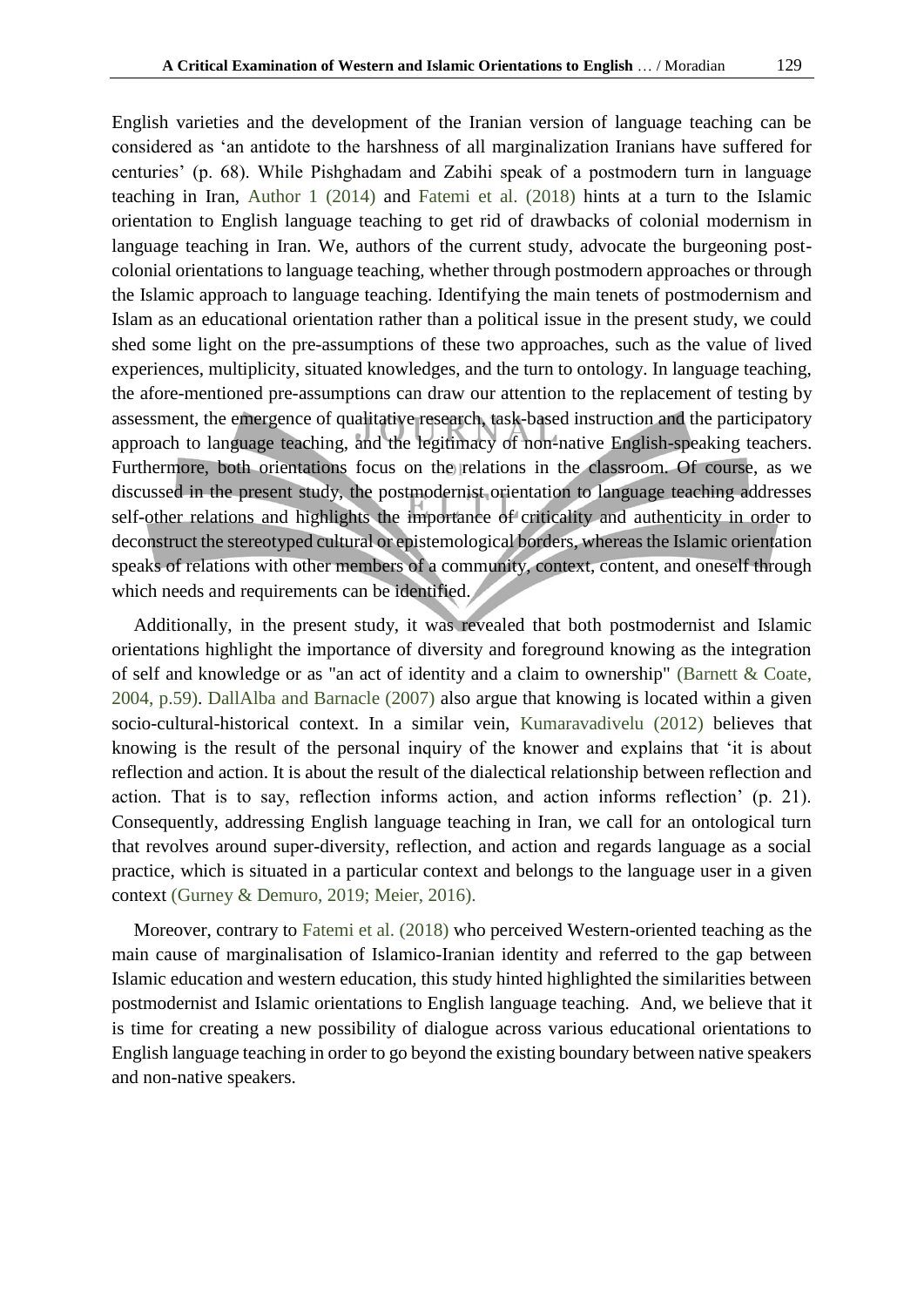### **References**

- <span id="page-12-10"></span>Akbari, R. (2008). Postmethod discourse and practice. *TESOL Quarterly, 42*(4), 641-652.
- <span id="page-12-19"></span>Aghagolzadeh, F., & Davari, H. (2017). English education in Iran: From ambivalent policies to paradoxical practices. In R. Kirkpatrick (Eds.), *English language education policy in the Middle East and North Africa* (pp. 47-62). Springer, Cham.
- <span id="page-12-15"></span>Alptekin, C. (2002). Towards intercultural communicative competence in ELT. *ELT Journal, 56*(1), 57-64.
- <span id="page-12-17"></span>Bagheri Noaparast, K. (2018). Iran's implicit philosophy of education. *Educational Philosophy and Theory, 50*(8), 776-785.
- <span id="page-12-9"></span>Barnett, R. (2004). Learning for an unknown future. *Higher Education Research and Development, 23*(3), 247- 260.
- <span id="page-12-16"></span>Barnett, R. (2007) *Will to learn: Being a student in an age of uncertainty.* McGraw-Hill Education.
- Barnett, R. & Coate, K. (2004). *Engaging the curriculum in higher education.* McGraw-Hill Education.
- <span id="page-12-7"></span>Bloland, H. G. (2005). Whatever happened to postmodernism in higher education? No requiem in the new millennium. *The Journal of Higher Education, 76*(2), 121-150.
- <span id="page-12-3"></span>Canagarajah, A. S. (2005). Reconstructing local knowledge, reconfiguring language studies. In A. S. Canagarajah (Eds.), *Reclaiming the local in language policy and practice* (pp. 3-24). Mahwah, NJ, Lawrence Erlbaum.
- <span id="page-12-1"></span>Canagarajah, S. (2016). TESOL as a professional community: A half-century of pedagogy, research, and theory. *TESOL Quarterly* 50(1), 7-41.
- <span id="page-12-2"></span>Crookes, G. (2009). *Values, philosophies and beliefs in TESOL: Making statements*. Cambridge: Cambridge University Press.
- <span id="page-12-13"></span>Dall'Alba, G. & Barnacle, R. (2007). An ontological turn for higher education. *Studies in Higher Education, 32*(6), 679-691.
- <span id="page-12-8"></span>Edwards, R., & Usher, R. (2002). *Postmodernism and education: Different voices, different worlds.* Routledge.
- <span id="page-12-0"></span>Enslin, P. & Horsthemke, K. (2015). Rethinking the 'Western traditions'. *Educational Philosophy and Theory, 47*(11), 1166-1174.
- <span id="page-12-18"></span>Fahim, M., & Pishghadam, R. (2011) Postmodernism and English language teaching. *Iranian Journal of Applied Language Studies,* 1(2), 27-54.
- <span id="page-12-20"></span>Fatemi, R., Gahremani Ghajar, S. S., & Bakhtiari, S. (2018). De-colonizing English language Education in Iran: The need for Islamic educational heritage. *Journal of English Language Teaching and Learning, 10*(21), 83- 104.
- <span id="page-12-21"></span>Gurney, L., & Demuro, E. (2019). Tracing new ground, from Language to languaging, and from languaging to assemblages: Rethinking languaging through the multilingual and ontological turns. *International Journal of Multilingualism.*
- <span id="page-12-4"></span>Holliday, A. (2005). *The struggle to teach English as an international language*. Oxford: Oxford University Press.
- <span id="page-12-6"></span>Holliday, A. (2008). Standards of English and politics of inclusion. *Language Teaching, 41*(01), 119-130
- <span id="page-12-5"></span>Holliday, A. (2015). Native-speakerism: Taking the concept forward and achieving cultural beliefs. In A. Swan, P. Aboshiha & A. Holliday (Eds.), *(En) countering native-speakerism: Global perspectives* (pp. 11-25). Basingstoke: Palgrave Macmillan.
- <span id="page-12-12"></span>Huda, M., Yusuf, J. B., Azmi Jasmi, K., & Nasir Zakaria, G. (2016). Al-Zarnuji's concept of knowledge (" Ilm). *Sage Open*, *6*(3), 1-13.
- <span id="page-12-14"></span>Kamal, M. (2016). *Mulla Sadra's transcendent philosophy*. Routledge.
- <span id="page-12-11"></span>Karmani, S. (2005a). English, 'terror' and Islam. *Applied Linguistics, 26*(2), 262-267.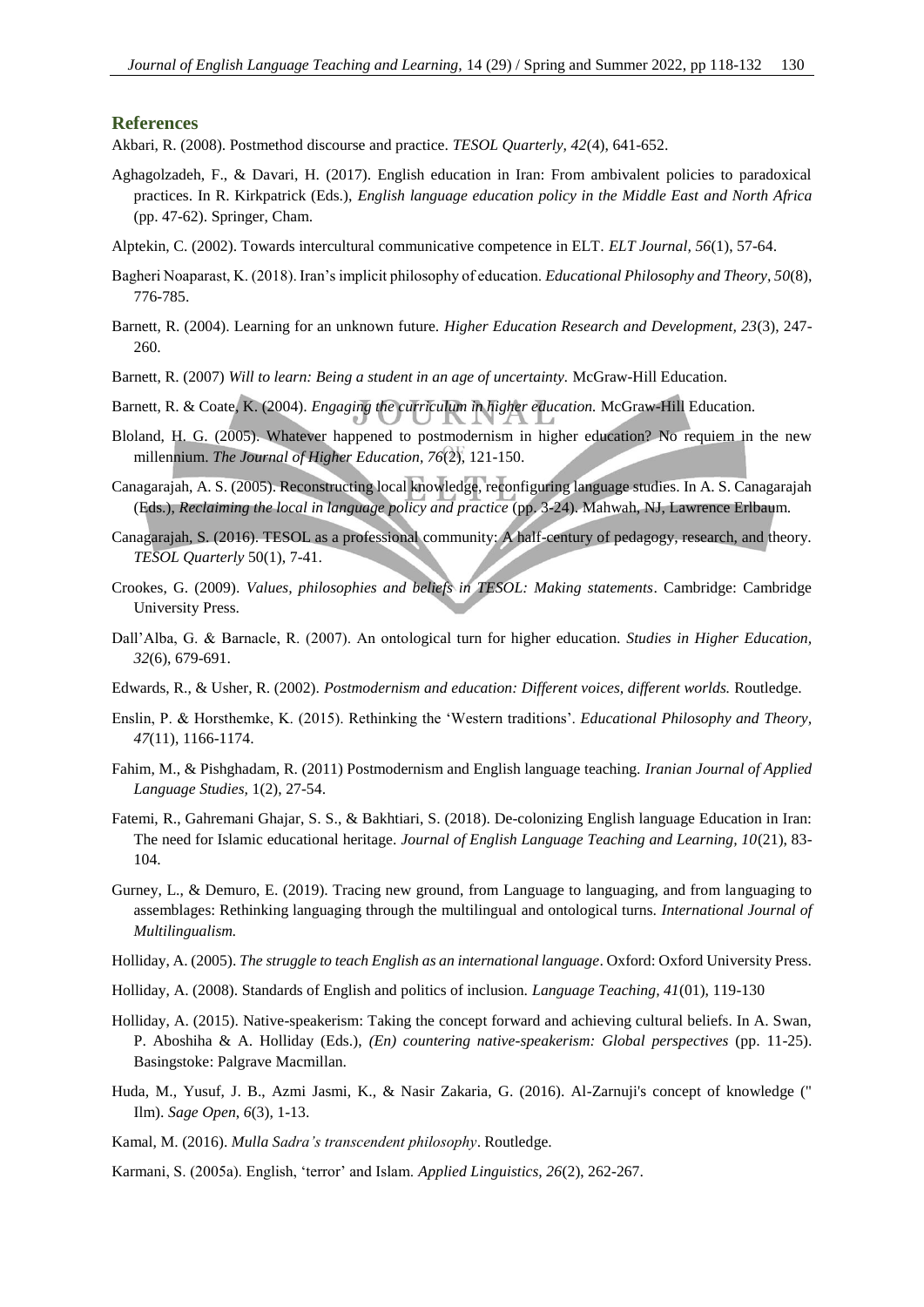<span id="page-13-10"></span><span id="page-13-4"></span>Kumaravadivelu, B. (2001). Toward a postmethod pedagogy. *TESOL Quarterly, 35*(4), 537-560.

- <span id="page-13-2"></span>Kumaravadivelu, B. (2006). *Understanding language teaching: From method to post method*. Routledge.
- <span id="page-13-21"></span>Kumaravadivelu, B. (2012). *Language teacher education for a global society: A modular model for knowing, analyzing, recognizing, doing, and seeing.* Routledge.
- <span id="page-13-3"></span>Lyotard, J. (1984). *The postmodern condition: A report on knowledge.* Minneapolis: University of Minnesota Press.
- <span id="page-13-11"></span>Mahboob, A. (2009). English as an Islamic language. A case study of Pakistani English. *World Englishes, 28*(2), 175-189.
- <span id="page-13-6"></span>May, S. (2019). Negotiating the multilingual turn in SLA. *The Modern Language Journal, 103*, 122-129.
- <span id="page-13-7"></span>Meier, G. S. (2016). The multilingual turn as a critical movement in education: Assumptions, challenges and a need for reflection. *Applied Linguistics Review, 8*(1), 131-161.
- <span id="page-13-14"></span>Mir, A. R. (1999). Multiplicity of knowledge forms: Lessons from Islamic epistemology. *American Journal of Islamic Social Sciences, 16*(3), 99-106.
- <span id="page-13-8"></span>Moraru, M. (2020). Toward a Bourdieusian theory of multilingualism. *Critical Inquiry in Language Studies, 17*(2), 79-100.
- <span id="page-13-13"></span>Norton, B. (2016). Identity and language learning: Back to the future. *TESOL Quarterly, 50*(2), 475-479.
- <span id="page-13-19"></span>Pennycook, A. (1989). The concept of the method, interested knowledge, and the politics of language teaching. *TESOL Quarterly,* 23(4), 589-618.
- <span id="page-13-20"></span>Pishghadam, R., & Zabihi, R. (2012). Crossing the threshold of Iranian TEFL. *Applied Research in English, 1*(1), 57-71.
- <span id="page-13-1"></span>Pulverness, A. (2011) Values, philosophies and beliefs in TESOL: Making statements. *ELT Journal, 65*(2), 196- 198.
- <span id="page-13-16"></span>Rassouli, A., & Osam, N. (2019). English language education throughout Islamic republic reign in Iran: Government policies and people's attitudes. *SAGE Open, 9*(2), 1-11.
- <span id="page-13-0"></span>Reagan, T. (2018) *Non-Western educational traditions: Local approaches to thought and practice* New York: Routledge.
- Rodgers, C. R. & Raider-Roth, M. B. (2006). Presence in teaching. *Teachers and Teaching: Theory and Practice, 12*(3), 265-287.
- <span id="page-13-17"></span>Rubdy, R. (2015). Unequal Englishes, the native speaker, and decolonization in TESOL. In R. Tupas (Eds.), *Unequal Englishes: The politics of Englishes today* (pp. 42-58). London: Palgrave Macmillan.
- <span id="page-13-12"></span>Sheykh Rezaee, H., & Hashemi, M. M. (2009). Knowledge as a mode of presence: Mulla Sadra's theory of knowledge. *Sophia Perennis, 4*, 19-42.
- <span id="page-13-5"></span>Travers, M. (2006). Postmodernism and qualitative research. *Qualitative Research, 6*(2), 267-273.
- <span id="page-13-9"></span>Shang, R., & Troudi, S. (2020). Critical English foreign language teacher education in China. *Journal of Advances in Education Research, 5*(2), 92-104.
- <span id="page-13-15"></span>Shin, H. (2016). Language 'skills' and the neoliberal English education industry. *Journal of Multilingual and Multicultural Development*, *37*(5), 509-522.
- <span id="page-13-18"></span>Tupas, R., & Rubdy, R. (2015). Introduction: From world Englishes to unequal Englishes. In R. Tupas (Eds.), *Unequal Englishes* (pp. 1-21). Palgrave: Macmillan.